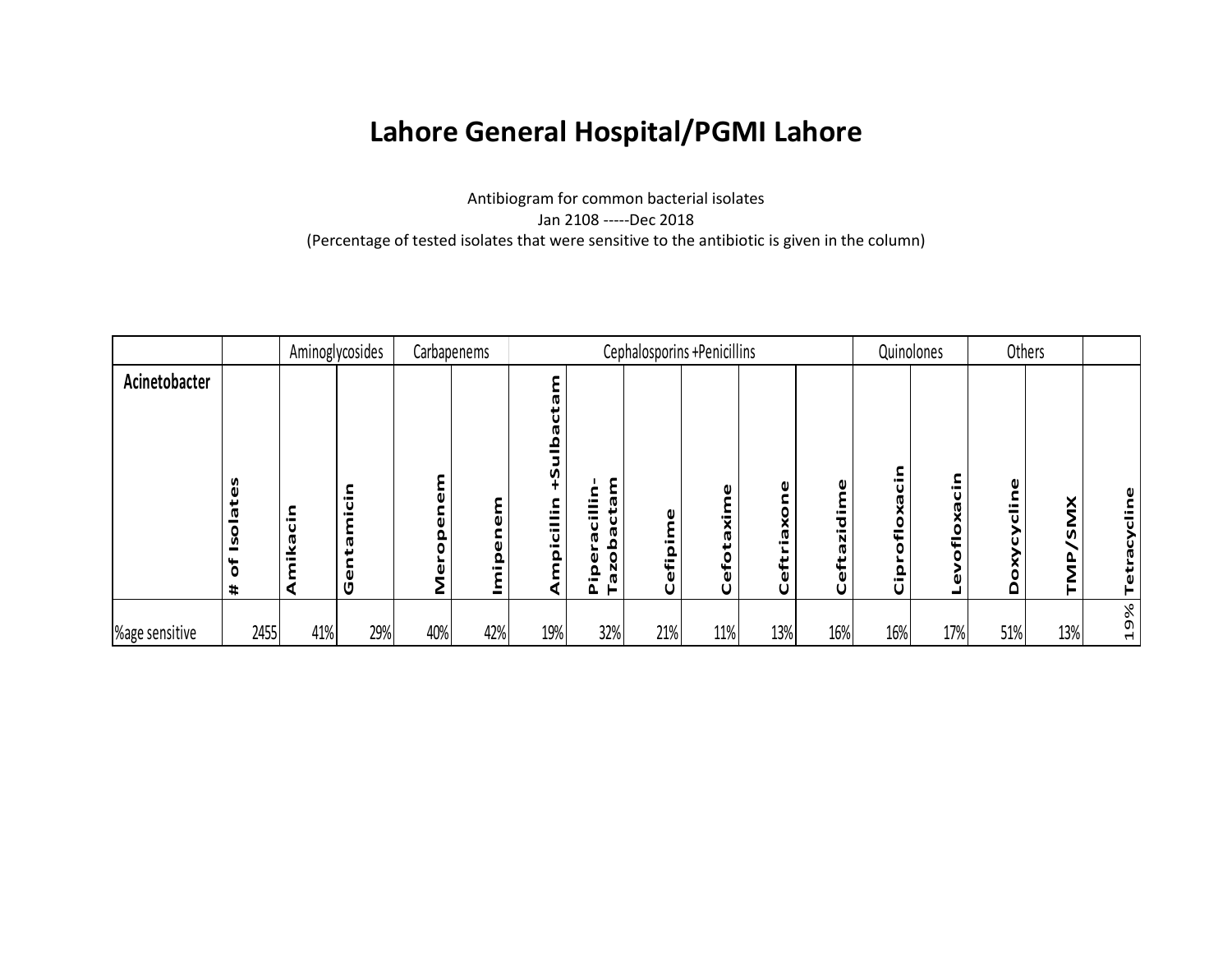|             |                                            |               | Aminoglycosides                              |             | Carbapenems                            |                                   |                               | Cephalosporins and penicillins                             |                                                                                               | Quinolones                                               |                  |
|-------------|--------------------------------------------|---------------|----------------------------------------------|-------------|----------------------------------------|-----------------------------------|-------------------------------|------------------------------------------------------------|-----------------------------------------------------------------------------------------------|----------------------------------------------------------|------------------|
| Pseudomonas | စိ<br>ā<br>O<br><u>ي</u><br>O<br>$\ddot{}$ | ⊆<br>aci<br>⊻ | ⊆<br>$\cdot$ $-$<br>ပ<br>$\cdot$<br>ឡ<br>Gen | ω<br>٥<br>ൎ | ٤<br>ω<br>ω<br>ൎ<br>$\circ$<br>Mer<br> | Φ<br>٤<br>$\cdot$<br>eftazid<br>U | ω<br>≦.<br>ൎ<br>∉<br>$\omega$ | ω<br>ى<br>ത<br>o<br>ര<br>ى<br>≔<br>ပ<br>ത<br>o.<br>._<br>௳ | ⊆<br>$\overline{\phantom{0}}$<br>$=$<br>$\mathbf \omega$<br>ᠭᠣ<br>ω<br>௨<br>$\cdot$<br>$\sim$ | c<br>$\cdot$<br>ofloxac<br><u>۾</u><br>$\mathbf{\omega}$ | $\cdot$ $-$<br>ပ |
|             | 1144                                       | 64%           | 47%                                          | 69%         | 68%                                    | 46%                               | 50%                           | 71%                                                        | 52%                                                                                           | 44%                                                      | 45%              |

|                |                     |     | Aminoglycosides                                 |        | Carbapenems |                               |                                                              |                                                      |                         | Cephalosporins and Penicillins |         |             |              |                                   | Quinolones |     | Others      |                               |     |
|----------------|---------------------|-----|-------------------------------------------------|--------|-------------|-------------------------------|--------------------------------------------------------------|------------------------------------------------------|-------------------------|--------------------------------|---------|-------------|--------------|-----------------------------------|------------|-----|-------------|-------------------------------|-----|
| Klebsiella     |                     |     |                                                 |        |             |                               |                                                              |                                                      |                         |                                |         |             |              |                                   |            |     |             |                               |     |
|                | <b>S</b><br>ω<br>11 | 5   | $-1$<br>ω<br>$\overline{\phantom{0}}$<br>œ<br>o | ۵<br>c | =           | ÷<br>-<br>$=$<br>U<br>×.<br>٥ | œ<br>π<br>œ<br>-<br>ᆖ<br>ത<br>£<br>N<br>은.<br><b>O</b><br>ը, | $\mathbf \omega$<br>$\overline{\phantom{0}}$<br>efjp | A)<br>σ<br>٥<br>۴ō<br>O | ×<br>Ω.<br>툽<br>O              | G)<br>÷ | ω<br>륯<br>σ | ㅎ<br>'n<br>O | $-$<br>ت<br>Ō<br>٥<br>¢<br>=<br>U | ._<br>O    | ω   | ×<br>≕<br>n | ω<br>등<br>€.                  |     |
| %age sensitive | 873                 | 48% | 37%                                             | 61%    | 66%         | 10%                           | 40%                                                          | 18%                                                  | 8%                      | 12%                            | 43%     | 7%          | 16%          | 20%                               | 28%        | 19% | 17%         | %<br>$\overline{ }$<br>$\sim$ | 66% |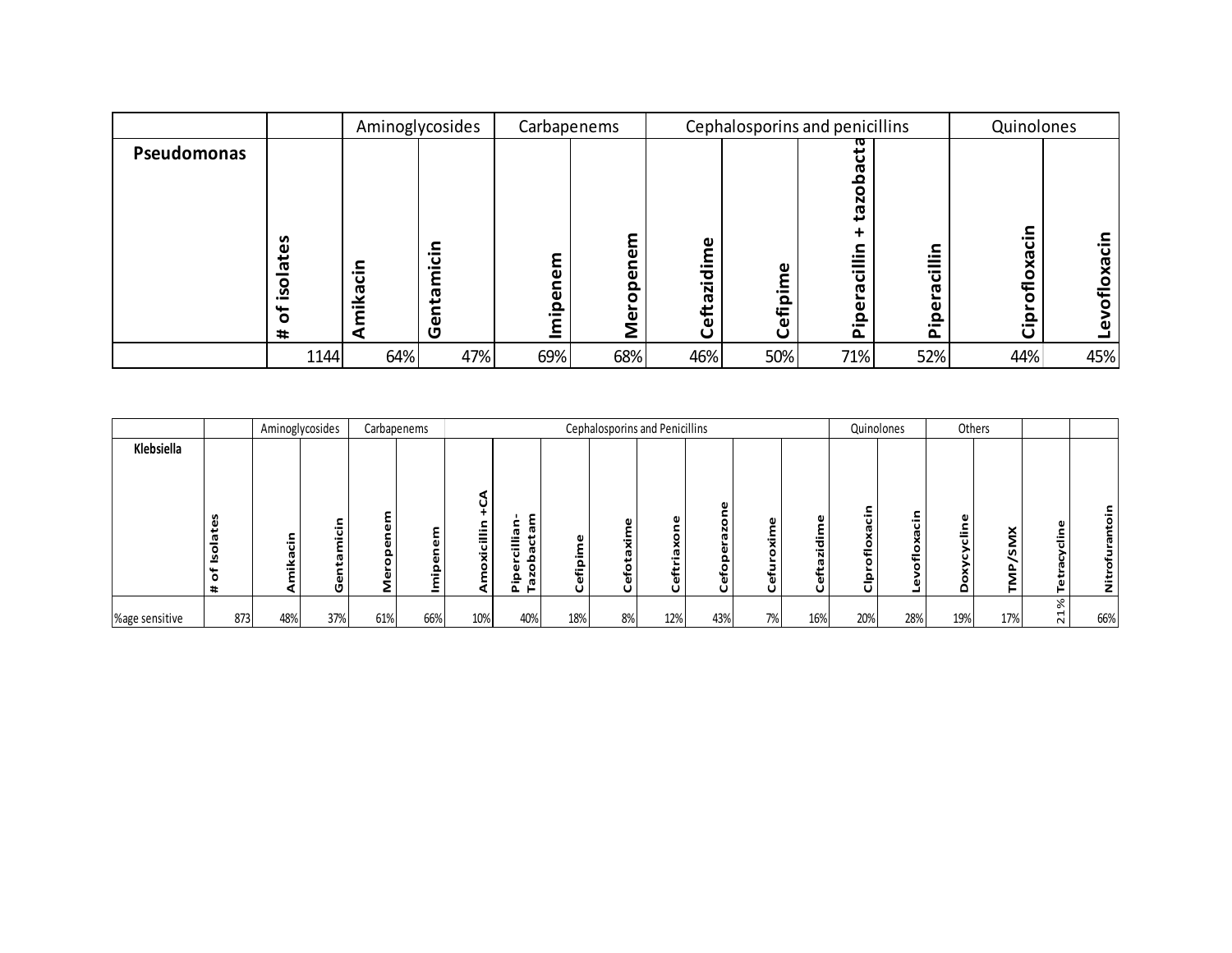|           |      |     | Aminoglycosides | Carbapenems |     |     |    |                    |     | Cephalosporins +Penicillins |        |     |    |     | Quinolones |     | Others |     |     |         |     |
|-----------|------|-----|-----------------|-------------|-----|-----|----|--------------------|-----|-----------------------------|--------|-----|----|-----|------------|-----|--------|-----|-----|---------|-----|
| E.coli    |      |     | U               | c           |     |     |    | ω<br>w<br>о<br>– ⊔ |     |                             | Ē<br>ω |     |    |     |            |     |        | ◚   |     | ъ.<br>╙ | ω   |
| %age sens | 1135 | 70% | 49%             | 83%         | 89% | 11% | 9% | 62%                | 20% | 12%                         | 10%    | 61% | 8% | 20% | 10%        | 18% | 28%    | 19% | 23% | 90%     | 91% |

|                |     | Aminoglycosides |                                       | Carbapenems |                |                                  |                                                                                       | <b>Cephalosporins and Penicillins</b> |        |     |     |     |        | Quinolones |                          | Others |        |
|----------------|-----|-----------------|---------------------------------------|-------------|----------------|----------------------------------|---------------------------------------------------------------------------------------|---------------------------------------|--------|-----|-----|-----|--------|------------|--------------------------|--------|--------|
| <b>Proteus</b> | v   |                 | $\blacksquare$<br>$\blacksquare$<br>o |             | $\blacksquare$ | $\blacksquare$<br>$\blacksquare$ | ω<br>$\overline{\phantom{0}}$<br>$\blacksquare$<br>w<br>$\overline{\phantom{0}}$<br>► | ω<br>₽                                | −<br>U |     |     |     | Ē<br>๛ | −          | $\overline{\phantom{0}}$ | ⌒<br>n |        |
| %age sens      | 152 | 57%             | 39%                                   | 92%         | 89%            | 39%                              | 90%                                                                                   | 43%                                   | 30%    | 40% | 90% | 41% | 45%    | 43%        | 6%                       | 14%    | ℅<br>Ф |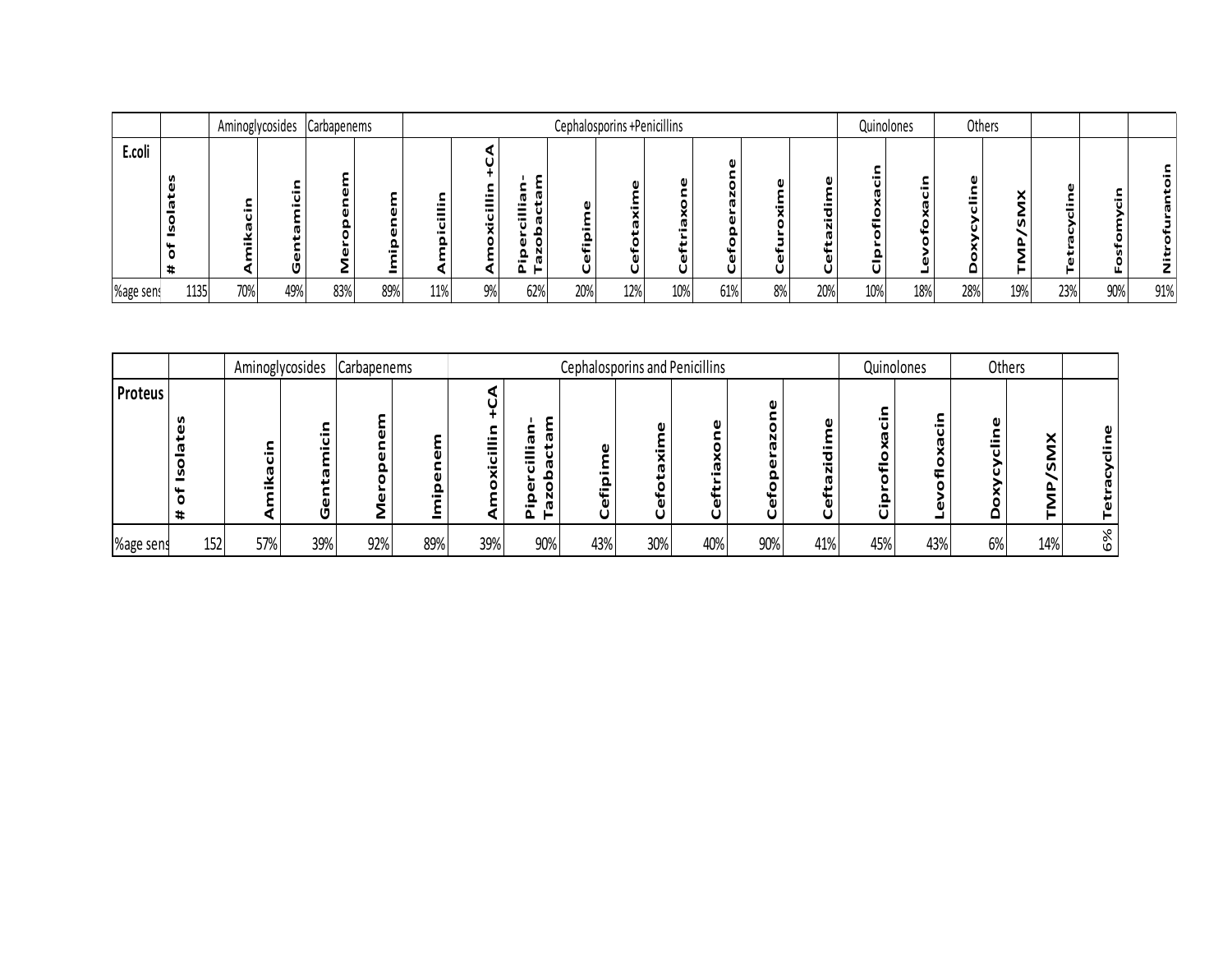|                |                                           | Aminoglycosides |        |     | Carbapenems  |                                                              |                               | beta lactams                 |                                       |                  |                          |                | Quinolones               |        | Others       |     |
|----------------|-------------------------------------------|-----------------|--------|-----|--------------|--------------------------------------------------------------|-------------------------------|------------------------------|---------------------------------------|------------------|--------------------------|----------------|--------------------------|--------|--------------|-----|
| Enterobacter   |                                           |                 |        |     |              |                                                              |                               |                              |                                       |                  |                          |                |                          |        |              |     |
|                | w<br>ω<br>. .<br><b>ID</b><br>n<br>٥<br># | $\bullet$       | π<br>ω | ∠   | 高<br>요.<br>≗ | £.<br>œ<br>. .<br>Ü<br>G.<br>ء<br>20<br><b>G</b><br>Δ.<br>ь. | Φ<br>$\blacksquare$<br>Cefipi | ω<br><br>œ<br>نډ<br>efo<br>ပ | ω<br>o<br>×<br><u>.a</u><br>efti<br>U | ω<br>۰<br>Ğ<br>ပ | $\bullet$<br>τ<br>÷<br>N | $\blacksquare$ | $\overline{\phantom{0}}$ | o<br>- | ×<br>n<br>o. |     |
| %age sensitive | 37                                        | 71%             | 63%    | 81% | 83%          | 69%                                                          | 23%                           | 0%                           | 20%                                   | 66%              | 28%                      | 39%            | 44%                      | 58%    | 21%          | 28% |

|                    |                  | Aminoglycosides |                     |             | Carbapenems                        |                             |                                                   |                                          | Cephalosporins and Penicillins |        |                           |                          | Quinolones | Others            |               |     |
|--------------------|------------------|-----------------|---------------------|-------------|------------------------------------|-----------------------------|---------------------------------------------------|------------------------------------------|--------------------------------|--------|---------------------------|--------------------------|------------|-------------------|---------------|-----|
| <b>Citrobacter</b> | n<br>ω<br>σ<br>٥ |                 | $\blacksquare$<br>ь | c<br>ω<br>௨ | o<br>Ω<br>$\overline{\phantom{0}}$ | ε<br>-<br>$\circ$<br>o<br>௨ | ٥<br>$\overline{\phantom{0}}$<br>$\Omega$<br>efij | Ŕ.<br><b>in</b><br>ت<br>efo <sup>-</sup> | ω<br>⌒<br>₫.<br>eft            | efo    | ω<br>$\bullet$<br>ठ<br>'n | $\overline{\phantom{0}}$ | $-1$       | $\mathbf{\omega}$ | ×<br><b>S</b> |     |
|                    | #                |                 | o                   | c           |                                    | ᇟ<br>►                      | O                                                 | Ū                                        | O                              | $\cup$ | ပ                         |                          |            |                   |               |     |
| %age sensitive     | 45               | 50%             | 43%                 | 58%         | 79%                                | 53%                         | 39%                                               | 19%                                      | 26%                            | 62%    | 20%                       | 26%                      | 21%        | 31%               | 18%           | 22% |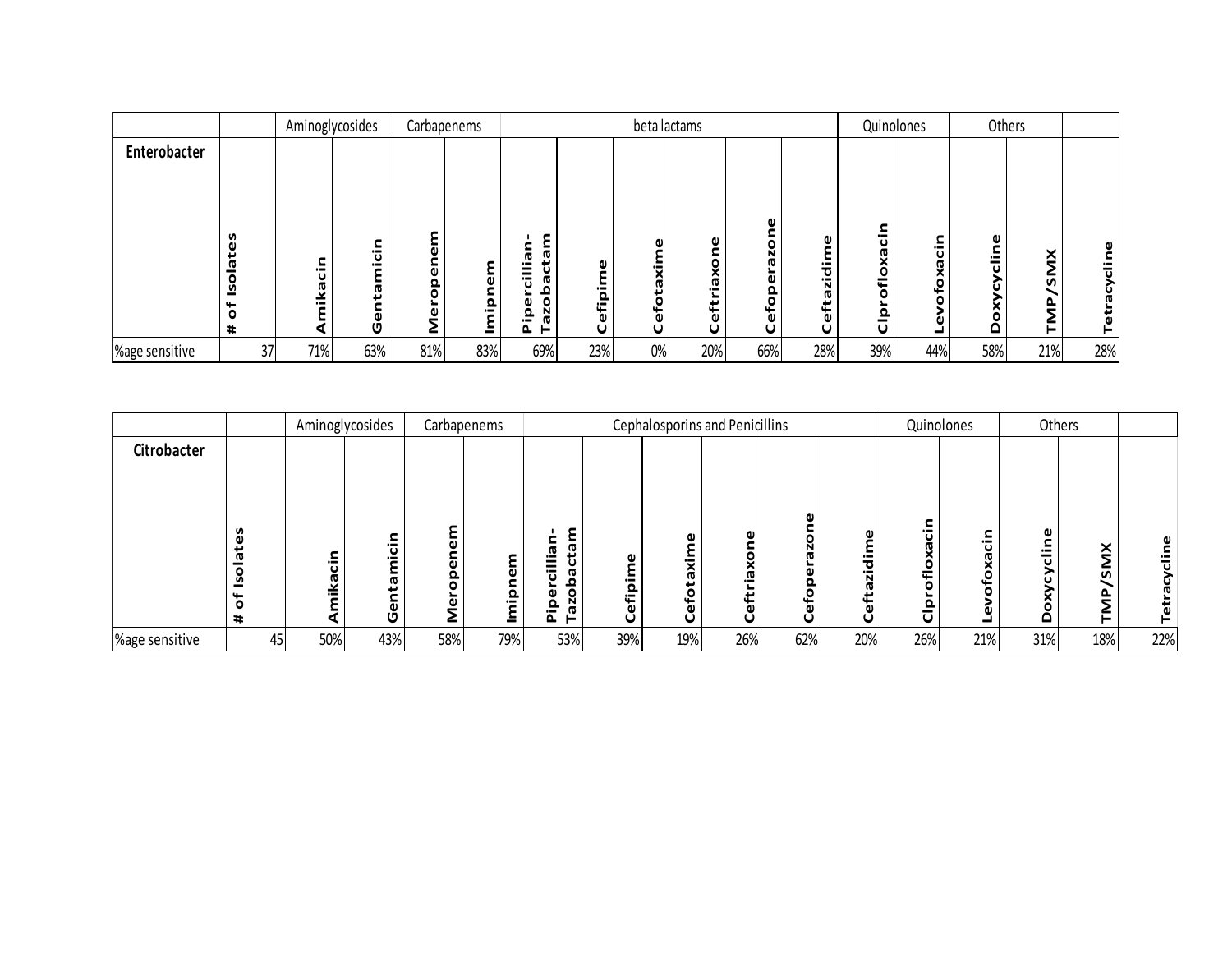|                                                    | <b>Penicillins</b> |                |          | Aminoglycosides |                               |              | Quinolones |                                           |           |              |                                               | others                                              |                    |                                                                    |  |
|----------------------------------------------------|--------------------|----------------|----------|-----------------|-------------------------------|--------------|------------|-------------------------------------------|-----------|--------------|-----------------------------------------------|-----------------------------------------------------|--------------------|--------------------------------------------------------------------|--|
| ۰<br>c<br>reus<br>ne<br>n<br>occu<br>O<br>Staphylo | Penicillin         | xitin<br>Cefo; | Amikacin | Gentacin        | cin<br>ofloxa<br>۰.<br>ق<br>ت | Moxifloxacin | Ofloxacin  | င်္<br>χa<br>$\frac{1}{2}$<br>۰<br>ω<br>┙ | Linezolid | Tetracycline | $\check{\mathsf{z}}$<br>n<br>$\epsilon$<br>⊨. | ء.<br>ت<br>><br>au<br>E<br>$\circ$<br>ပ<br>van<br>S | ء<br>ت<br>Clindamy | ŏ<br>⊾<br>zith<br>⋖<br>$\circ$<br>⊾<br>/Clarith<br>ythro<br>⊾<br>ш |  |
| 951                                                | 3%                 | 42%            | 63%      | 62%             | 29%                           | 28%          | 22%        | 30%                                       | 100%      | 43%          | 44%                                           |                                                     | 64%                | 40%                                                                |  |

|                |                    |                                                  | <b>Penicillins</b> |                          | Aminoglycosides |                                                    |                  | Quinolones              |              |                                         |                                |                             | others                   |                                     |                                                     |
|----------------|--------------------|--------------------------------------------------|--------------------|--------------------------|-----------------|----------------------------------------------------|------------------|-------------------------|--------------|-----------------------------------------|--------------------------------|-----------------------------|--------------------------|-------------------------------------|-----------------------------------------------------|
| <b>CoNS</b>    | n<br><u>ي</u><br># | c<br>ielli<br>L.<br>$\overline{\mathbf{v}}$<br>௳ | Cefoxitin          | ⊆<br><b>ro</b><br>≚<br>⋖ | Ğ<br>Φ<br>Ū     | ς.<br><u>: ე</u><br>χã<br>ما∌<br>$\circ$<br>►<br>å | oxifloxacin<br>Ž | င်္<br>Ř<br><b>Oflo</b> | ._<br>o<br>∓ | ਠ<br>$\cdot$<br>=<br>٥<br>N<br>ω<br>ءِ. | Φ<br>۹ij<br>ں<br>ن<br>œ<br>Tet | SMX<br>$\epsilon$<br>⋍<br>⊢ | ⊆<br>$-$<br>௨<br>o<br>w. | 크.<br>$\overline{c}$<br>œ<br>ъ<br>き | 등<br>azitl<br>$\bullet$<br>/claritl<br>6,<br>둅<br>ш |
| %age sensitive | 1110               | 39%                                              | 62%                | 63%                      | 64%             | 42%                                                | 28%              | 42%                     | 30%          | 100%                                    | 43%                            | 44%                         |                          | 67%                                 | 52%                                                 |